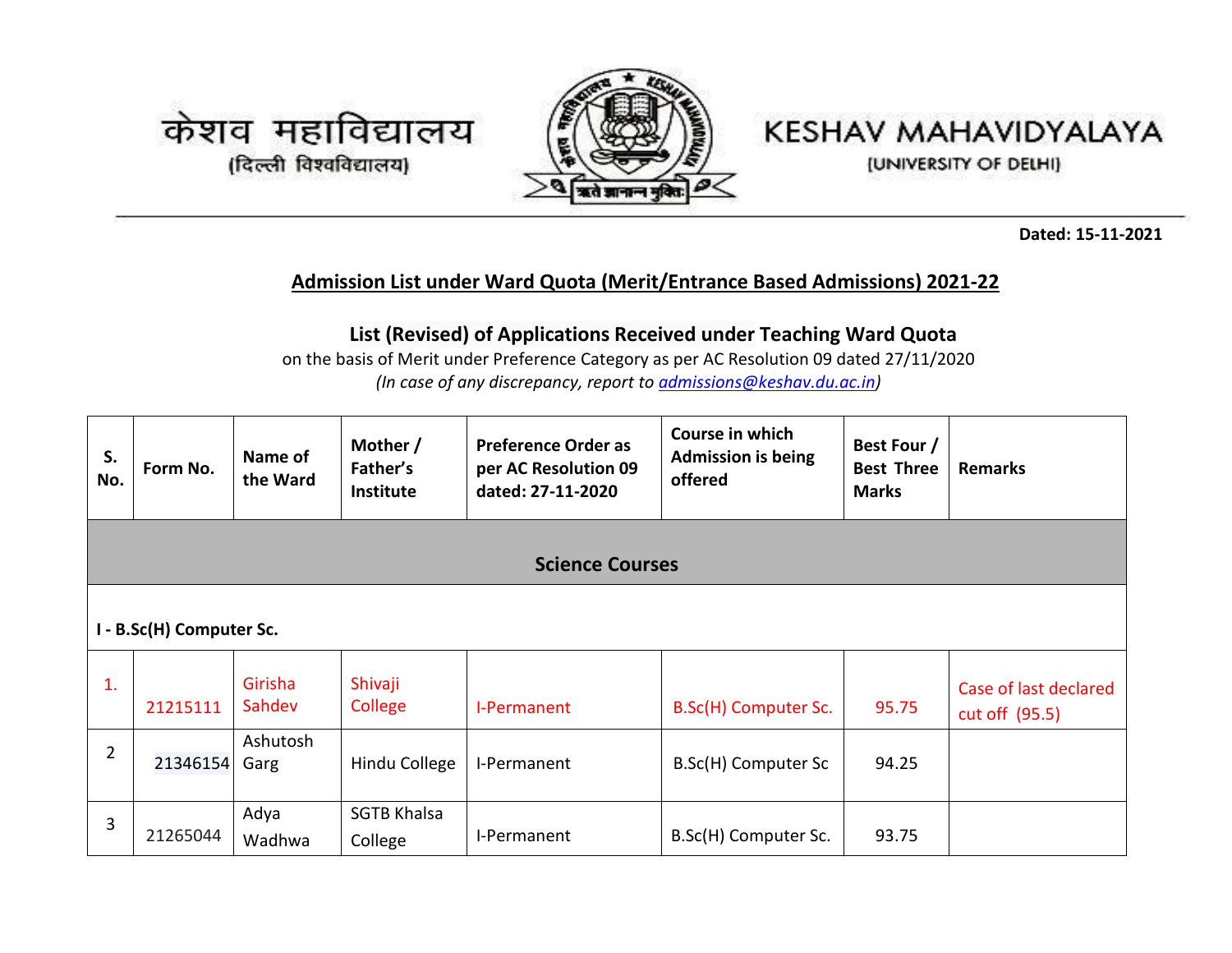|          | Manas  | Kamla Nehru |             |                                 |       |
|----------|--------|-------------|-------------|---------------------------------|-------|
| 21364066 | Kapoor | College     | I-Permanent | $B.SC(H)$ C<br>[1] Computer Sc. | 93.75 |

| 5              | 21358495             | Vrinda<br>Gupta          | Daulat Ram<br>College                              | I-Permanent                         | B.Sc(H) CompuertSc                                               | 91.25 |                                           |
|----------------|----------------------|--------------------------|----------------------------------------------------|-------------------------------------|------------------------------------------------------------------|-------|-------------------------------------------|
| 6              | 21078348             | Pranav<br>Prasad         | Satyawati<br>College                               | I-Permanent                         | B.Sc(H) Computer Sc.                                             | 85.5  |                                           |
| 7              | 21287223             | Mritunjoy<br><b>Bora</b> | Vivekananda<br>College                             | I-Permanent                         | B.Sc(H) Computer Sc.                                             | 83.5  |                                           |
| 8              | 21128573             | Arihant Jain             | Vivekanand<br>Mahavidyalay<br>a                    | $IV-$<br>Temp/Adhoc/Contract<br>ual | B.Sc(H) Computer Sc.                                             | 78.5  |                                           |
|                | II - B.SC(H) Physics |                          |                                                    |                                     |                                                                  |       |                                           |
| $\mathbf{1}$   | 21237339             | Mohit<br>Shama           | Aditi<br>Mahavidyalay<br>a                         | I-Permanent                         | B.SC(H) Physics                                                  | 73    |                                           |
| $\overline{2}$ | 21103431             | Divyansh<br>Chamoli      | Department<br>of Physics &<br>Astrophysics         | I-Permanent                         | B.Sc(H) Physics                                                  | 60    |                                           |
|                |                      |                          | III - B.Sc(Prog) Physical Science with Computer Sc |                                     |                                                                  |       |                                           |
| $\mathbf{1}$   | 21214834             | R. Arvindh               | Satyawati<br>College<br>(Evening)                  | I-Permanent                         | B. Sc (Prog) Physical<br>Science with<br><b>Computer Science</b> | 65    |                                           |
|                |                      |                          |                                                    | <b>Commerce Course</b>              |                                                                  |       |                                           |
| $\mathbf{1}$   | 21251435             | <b>Jhalak</b><br>Grover  | <b>Motilal Nehru</b><br>College<br>(Evening)       | I-Permanent                         | B.Com (Hons.)                                                    | 97    | Case of last<br>declared cut off<br>95.75 |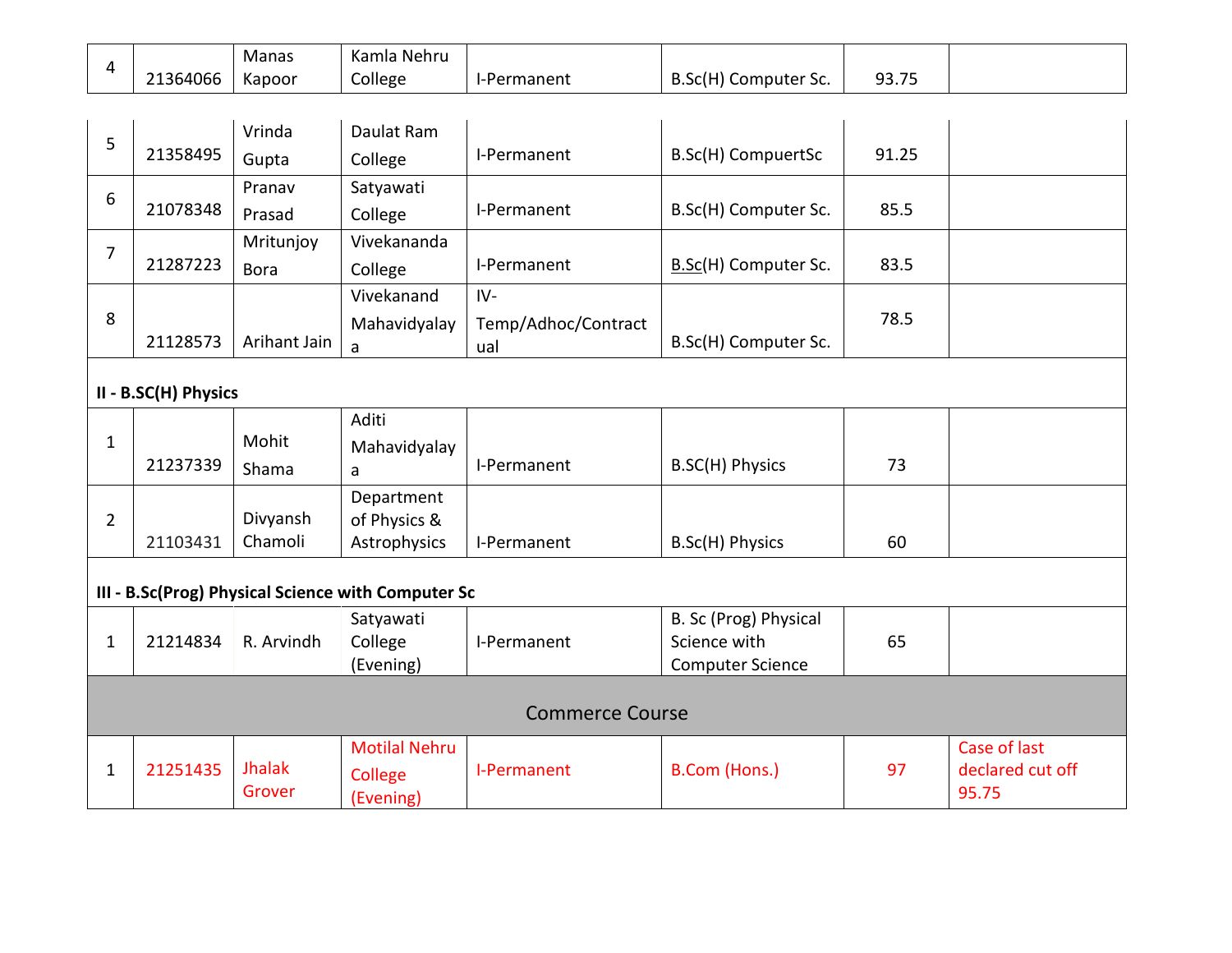| $\overline{\phantom{0}}$ | 21041592 | Shubhang | <b>Aditi</b><br>Mahavidyalay   I-Permanent | B.Com (H) | 95.75 | Case of last declared<br>cut off 95.75 |
|--------------------------|----------|----------|--------------------------------------------|-----------|-------|----------------------------------------|
|                          |          | Bir      | a                                          |           |       |                                        |

|                |          |                    | PGDAV                         |                           |                    |       |  |
|----------------|----------|--------------------|-------------------------------|---------------------------|--------------------|-------|--|
| 3              | 21084826 | Mughdha<br>Raj     | College(Eveni                 | I-Permanent               | B.Com (H)          | 93.5  |  |
|                |          |                    | ng)                           |                           |                    |       |  |
|                |          | Anushka            | <b>Motilal Nehru</b>          |                           |                    |       |  |
| 4              | 21057497 | Dubey              | College                       | I-Permanent               | B.Com (H)          | 92.5  |  |
|                |          |                    | Aryabhatta                    |                           |                    |       |  |
| 5              | 21230490 | Kanu Shree         | College                       | I-Permanent               | B.Com (H)          | 87.75 |  |
|                |          | Anmol              | Indira Gandhi<br>Inssitute of | III-Deceased              |                    |       |  |
| 6              | 21100879 | Gupta              | Phy Edu.                      | Permanent                 | B.Com (H)          | 91.5  |  |
|                |          |                    |                               | $IV -$                    |                    |       |  |
|                |          | Abhipragya         | <b>Bharati</b>                | Temp/Adhoc/Contract       |                    |       |  |
| $\overline{7}$ | 21155199 | Sharma             | College                       | ual                       | B.Com(H)           | 93    |  |
|                |          |                    |                               | $IV -$                    |                    |       |  |
|                |          | Himanshu           | Ramjas                        | Temp/Adhoc/Contract       |                    |       |  |
| 8              | 21104997 | Pandey             | College                       | ual                       | B.Com (H)          | 63.98 |  |
|                |          |                    |                               |                           |                    |       |  |
|                |          |                    |                               | <b>Humanities Courses</b> |                    |       |  |
|                |          |                    | Swami                         |                           |                    |       |  |
|                |          | Nandini<br>Singh   | Shraddhanan                   |                           |                    |       |  |
| $\mathbf{1}$   | 21161665 |                    | d College                     | I-Permanent               | B.A.(H) Psychology | 91    |  |
|                | 21391029 | Hemayushi<br>Gupta | Lady Irwin                    | I-Permanent               | B.A.(H) Psychology | 83.5  |  |
| $\overline{2}$ |          |                    | College                       |                           |                    |       |  |
|                |          | <b>Kritika</b>     | Kalindi                       |                           |                    |       |  |
| 3              | 21241123 | Gulati             | College                       | I-Permanent               | B.A.(H) Psychology | 87.25 |  |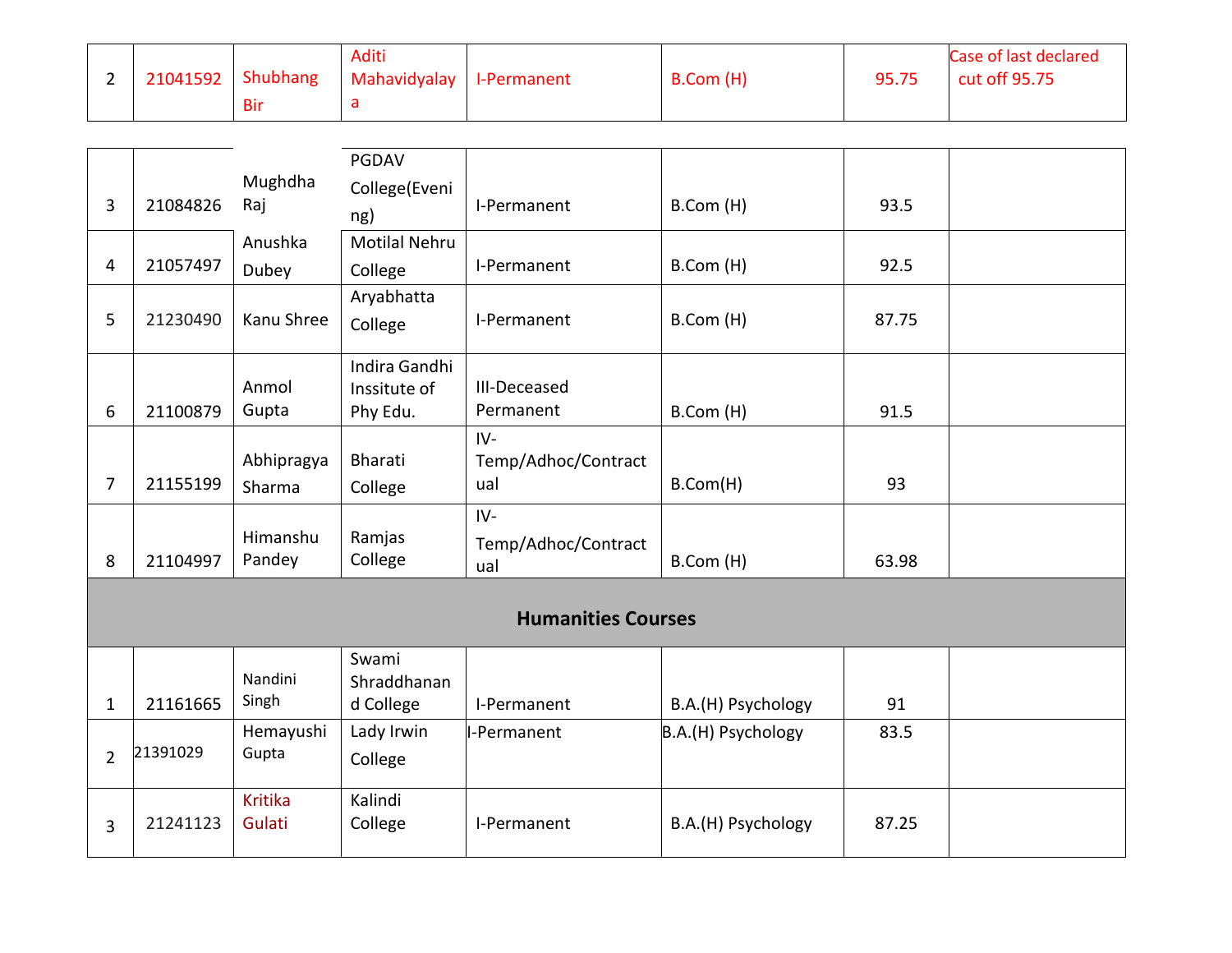|          | <b>KRITIKA</b> | Kalindi |             |                    |       |  |
|----------|----------------|---------|-------------|--------------------|-------|--|
| 21241123 | <b>GULATI</b>  | College | I-Permanent | B.A (H) Psychology | 87.25 |  |

|   |          | Aryan   | Lakshmibai   |                     |                    |       |  |
|---|----------|---------|--------------|---------------------|--------------------|-------|--|
|   | 21261803 | Gauba   | College      | I-Permanent         | B.A.(H) Psychology | 84.5  |  |
|   |          |         | <b>PGDAV</b> |                     |                    |       |  |
| 6 | 21364978 | Harsha  | College      | I-Permanent         | B.A.(H) Psychology | 83    |  |
|   |          |         | Vivekanand   | $IV-$               |                    |       |  |
|   |          | Kashika | Mahavidyalay | Temp/Adhoc/Contract |                    |       |  |
|   | 21393121 | Saluja  | a            | ual                 | B.A.(H) Psychology | 90.75 |  |

|                | <b>Entrance Based Course: BMS</b> |                     |                                       |                                                                                |                                                         |                                   |                                                                         |  |  |  |  |
|----------------|-----------------------------------|---------------------|---------------------------------------|--------------------------------------------------------------------------------|---------------------------------------------------------|-----------------------------------|-------------------------------------------------------------------------|--|--|--|--|
| S. No.         | Form No.                          | Name of the<br>Ward | Mother /<br>Father's<br>Institute     | Preference<br>Order as per AC<br><b>Resolution 09</b><br>dated: 27-11-<br>2020 | Course in which<br><b>Admission is</b><br>being offered | <b>Category Rank</b>              | <b>Remarks</b>                                                          |  |  |  |  |
| $\mathbf{1}$   | 21242157                          | <b>Mohit Mehta</b>  | Shyama Prasad<br>Mukherjee<br>College | Associate<br>Professor, Dept.<br>of English                                    | <b>BMS</b>                                              | <b>UR 289</b><br>Best Four 96.5   | (Admitted in<br><b>Keshav in BMS</b><br><b>Entrance</b><br>Second List) |  |  |  |  |
| $\overline{2}$ | 21054769                          | Shirin Sachdeva     | Acharya<br>Narendra Dev<br>College    | Associate<br>Professor,<br>Department of<br>Chemistry                          | <b>BMS</b>                                              | <b>UR 512</b><br>Best Four 97.75  |                                                                         |  |  |  |  |
| 3              | 21103798                          | Aditya Goyal        | LakshmiBai<br>College                 | Associate<br>Professor in<br>Commerce                                          | BMS)                                                    | <b>UR 2263</b><br>Best Four 94.25 |                                                                         |  |  |  |  |
| 4.             | 21319562                          | <b>SHREYA GUPTA</b> | Shaheed Bhagat<br>Singh College       | Associate<br>Professor in                                                      | <b>BMS</b>                                              | <b>UR 8042</b>                    |                                                                         |  |  |  |  |